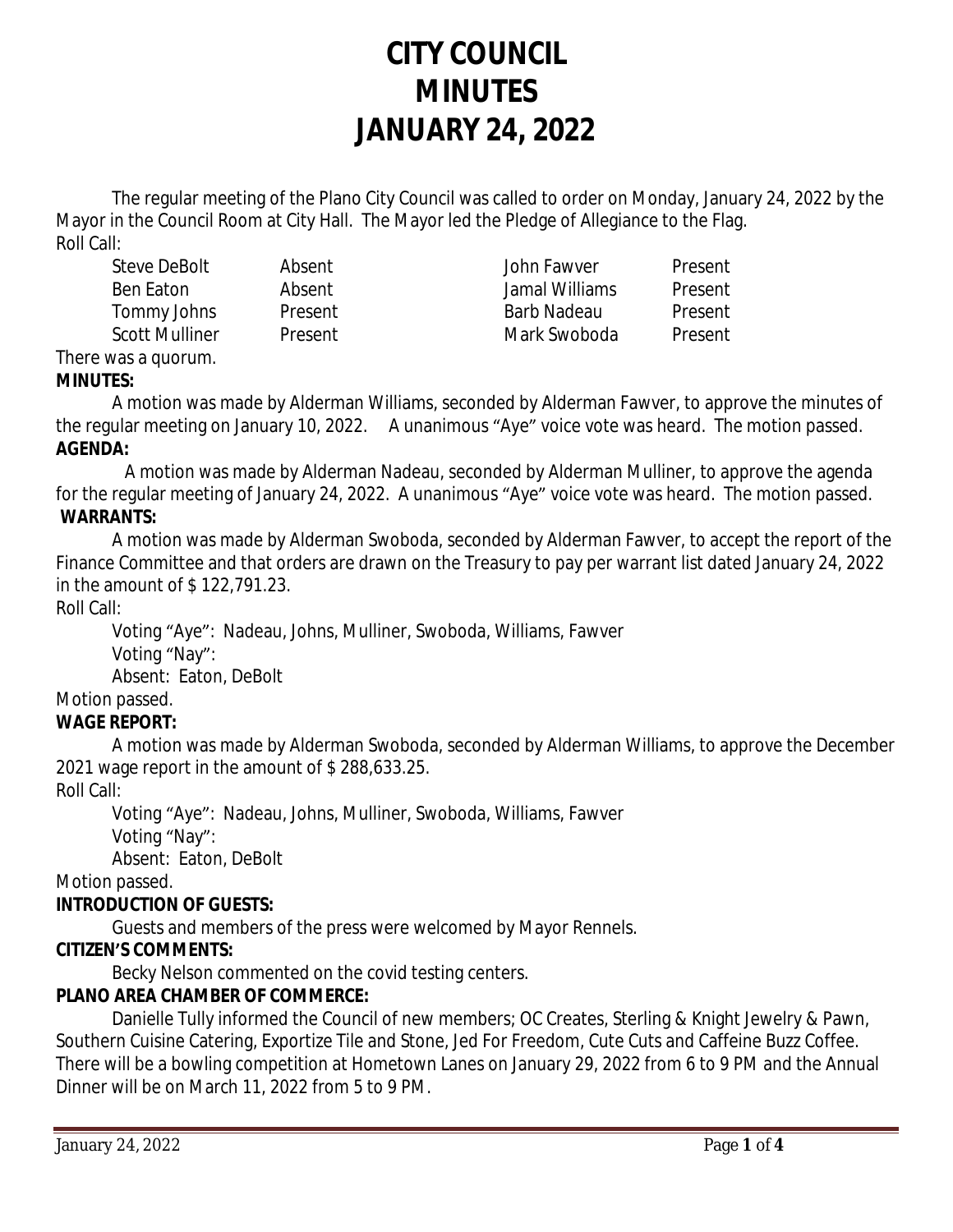#### **MAYOR'S REPORT:** *Michael Rennels*

A motion was made by Alderman Williams, seconded by Alderman Swoboda, to confirm the hiring by the Police Commission of Brian Hart as a full time Police Officer with a salary of \$ 67,192.63 and a start date of January 25, 2022 and authorize the mayor to sign the certificate of hire. Roll Call:

Voting "Aye": Nadeau, Johns, Mulliner, Swoboda, Williams, Fawver Voting "Nay":

Absent: Eaton, DeBolt

Motion passed.

A motion was made by Alderman Williams, seconded by Alderman Fawver, to confirm the hiring by the Police Commission of Cory Christenson as a full time Police Officer with a salary of \$67,192.63 and a start date of February 9, 2022 and authorize the mayor to sign the certificate of hire.

Roll Call:

Voting "Aye": Nadeau, Johns, Mulliner, Swoboda, Williams, Fawver

Voting "Nay":

Absent: Eaton, DeBolt

Motion passed.

New Officers Hart and Christenson were sworn in by Attorney Thomas.

# **CITY ATTORNEY:** *William Thomas*

## **Ordinance 2022-1 Sale of personal property**

A motion was made by Alderman Williams, seconded by Alderman Nadeau, to approve an ordinance authorizing the sale of personal property – Police Department Squad 1. Roll Call:

Voting "Aye": Nadeau, Johns, Mulliner, Swoboda, Williams, Fawver

Voting "Nay":

Absent: Eaton, DeBolt

Motion passed.

# **Resolution R2022-1 Agreement with Deuchler**

A motion was made by Alderman Swoboda, seconded by Alderman Johns, to approve a resolution approving and authorizing the execution of an agreement by and between the City of Plano and Deuchler Engineering Corporation in regards to Selector tank mixer project in the amount of \$ 65,500.00. Roll Call:

Voting "Aye": Nadeau, Johns, Mulliner, Swoboda, Williams, Fawver

Voting "Nay":

Absent: Eaton, DeBolt

Motion passed.

## **Resolution R2022-2 vehicle purchase**

 A motion was made by Alderman Mulliner, seconded by Alderman Swoboda, to approve a resolution approving and authorizing the execution of an agreement by and between the City of Plano and Stafford Automotive for the purchase of a 2012 Jeep for an investigation/command vehicle in the amount of \$ 16,500.00.

Roll Call:

Voting "Aye": Nadeau, Johns, Mulliner, Swoboda, Williams, Fawver Voting "Nay": Absent: Eaton, DeBolt Motion passed.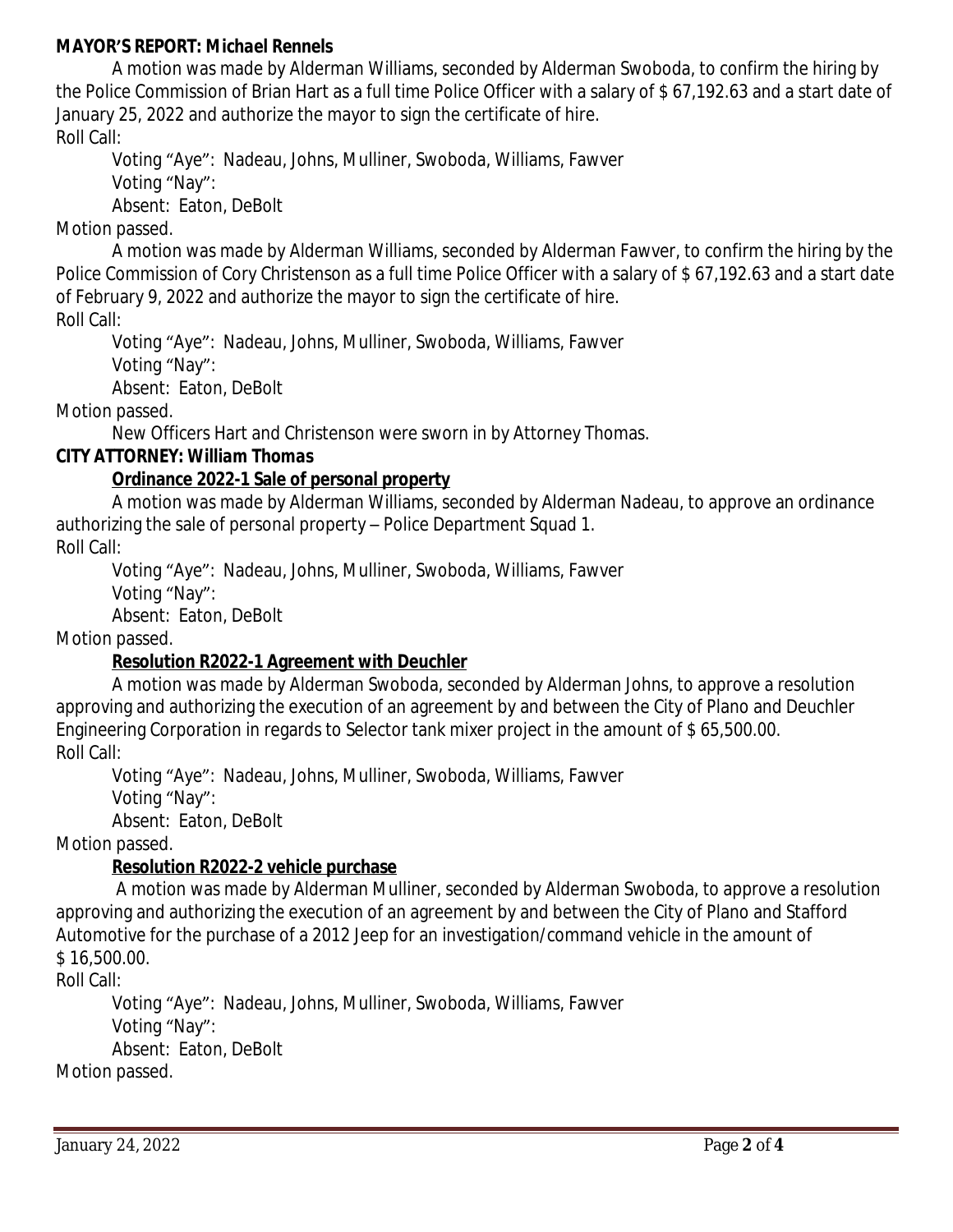#### **CITY CLERK:** *Kathleen Miller*

Sales and related taxes for October 2021; \$168,687.74; up \$15,655.92 from the same time last year. MFT for November 2021 current unobligated balance \$ 1,607,371.16.

#### **CITY TREASURER***: Zoila Gomez*

The November 2021 Treasurers report was in the amount of \$ 10,970,812.48.

The November 2021 disbursements were in the amount of \$ 718,624.64

December 2021 Revenue & Expenditure and tax revenue reports were distributed in mailboxes on January 20, 2022.

#### **POLICE CHIEF'S REPORT:** *Chief Whowell*

The Chief thanked the city crew for the snow clean up and reminded resident to not park on the streets when there is 2 inches or more of snowfall. The Chief thanked everybody that participated in the Martin Luther King bowling event.

#### **DIRECTOR OF PUBLIC WORKS/CITY ENGINEER***: D. Boyer, J. Beyer, K. Tisberger – Darrin absent*

Karl reported that one of the dump trucks went down today and he will be doing interviews this week. **BUILDING, PLANNING & ZONING:** *Jeff Sobotka – Nothing to report* **COMMITTEE REPORTS:**

#### **ADMINISTRATIVE/HEALTH & SAFETY: Alderman Mulliner**

Alderman Mulliner had a meeting on January 19, 2022 at 6:00 PM and discussed the EAP and covid testing sites. A meeting was called for February 8, 2022 and February 17, 2022 both at 6:00 PM.

#### **BUILDINGS, GROUNDS AND ZONING: Alderman DeBolt – Absent – Nothing to report COMMUNITY DEVELOPMENT: Alderman Fawver**

Alderman Fawver had a meeting on January 11, 2022 at 6:30 PM., they discussed OC Creates update and a solution for PEDCO. A meeting was called for February 1, 2022 at 6:30 PM.

#### **FINANCE: Alderman Swoboda**

Alderman Swoboda called a meeting for February 14, 2022 at 5:15 PM.

#### **PARKS: Alderman Johns**

Alderman Johns called a meeting for February 9, 2022 at 5:30 PM.

#### **PERSONNEL & INSURANCE: Alderman Williams**

Alderman Williams had a meeting January 19, 2022 at 5:30 pm to discuss insurance renewals and a city administrator. A meeting was called for February 8, 2022 at 5:30 PM.

#### **SPECIAL EVENTS: Alderman Nadeau – Nothing to report**

## **STREETS & UTILITIES: Alderman Eaton – Absent – Alderman Johns reported**

Alderman Eaton had a meeting on January 12, 2022 at 7:00 pm. A meeting was called for February 9, 2022 at 7:00 PM.

A motion was made by Alderman Johns, seconded by Alderman Fawver, to approve the Baxter Woodman increase for the rate study in an amount not to exceed \$ 11,000.00. Alderman Fawver explained that the increase is due to the extra work that has been and will be done by Baxter Woodman outside of the original contract amount.

Roll Call:

Voting "Aye": Nadeau, Johns, Mulliner, Swoboda, Williams, Fawver

Voting "Nay":

Absent: Eaton, DeBolt

## Motion passed.

## **CITIZEN'S COMMENTS:**

Becky Nelson commented about concerns she has with the Covid testing sites in town.